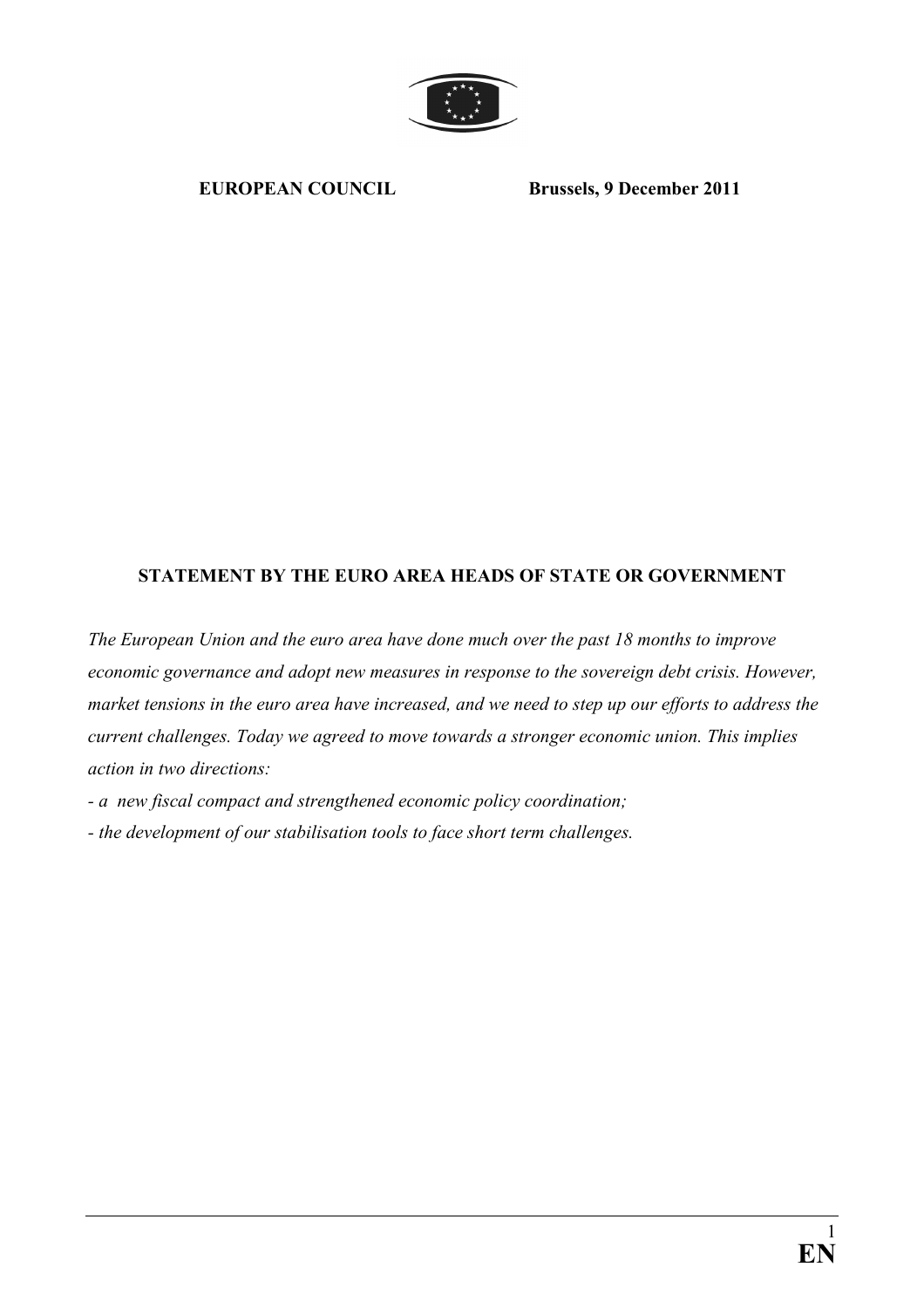### A reinforced architecture for Economic and Monetary Union

- 1. The stability and integrity of the Economic and Monetary Union and of the European Union as a whole require the swift and vigorous implementation of the measures already agreed as well as further qualitative moves towards a genuine "fiscal stability union" in the euro area. Alongside the single currency, a strong economic pillar is indispensable. It will rest on an enhanced governance to foster fiscal discipline and deeper integration in the internal market as well as stronger growth, enhanced competitiveness and social cohesion. To achieve this objective, we will build on and enhance what has been achieved in the past 18 months: the enhanced Stability and Growth Pact, the implementation of the European Semester starting this month, the new macro-economic imbalances procedure, and the Euro Plus Pact.
- 2. With this overriding objective in mind, and fully determined to overcome together the current difficulties, we agreed today on a new "fiscal compact" and on significantly stronger coordination of economic policies in areas of common interest.
- 3. This will require a new deal between euro area Member States to be enshrined in common, ambitious rules that translate their strong political commitment into a new legal framework.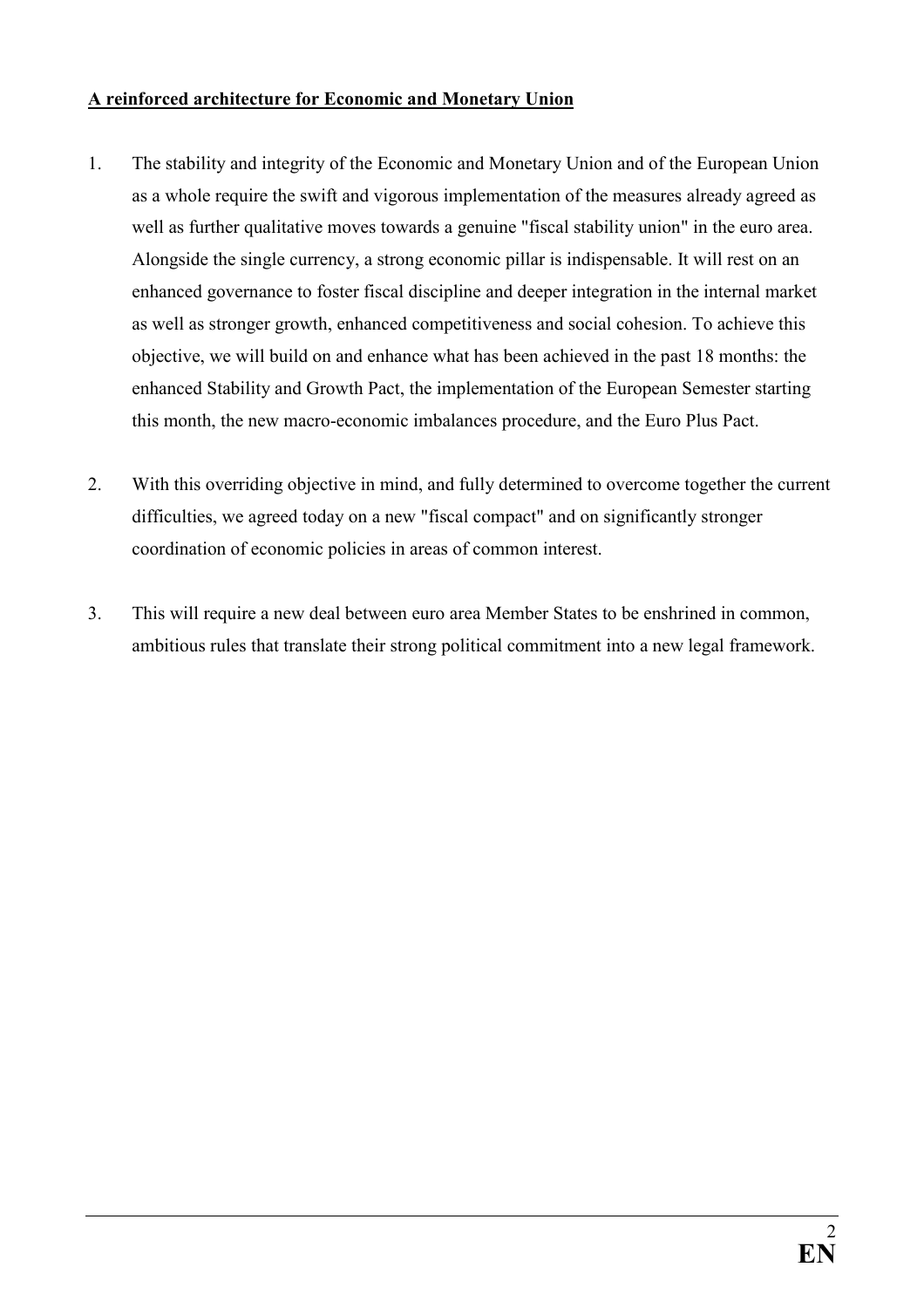# A new fiscal compact

- 4. We commit to establishing a new fiscal rule, containing the following elements:
	- General government budgets shall be balanced or in surplus; this principle shall be deemed respected if, as a rule, the annual structural deficit does not exceed 0.5% of nominal GDP.
	- Such a rule will also be introduced in Member States' national legal systems at constitutional or equivalent level. The rule will contain an automatic correction mechanism that shall be triggered in the event of deviation. It will be defined by each Member State on the basis of principles proposed by the Commission. We recognise the jurisdiction of the Court of Justice to verify the transposition of this rule at national level.
	- Member States shall converge towards their specific reference level, according to a calendar proposed by the Commission.
	- Member States in Excessive Deficit Procedure shall submit to the Commission and the Council for endorsement, an economic partnership programme detailing the necessary structural reforms to ensure an effectively durable correction of excessive deficits. The implementation of the programme, and the yearly budgetary plans consistent with it, will be monitored by the Commission and the Council.
	- A mechanism will be put in place for the *ex ante* reporting by Member States of their national debt issuance plans.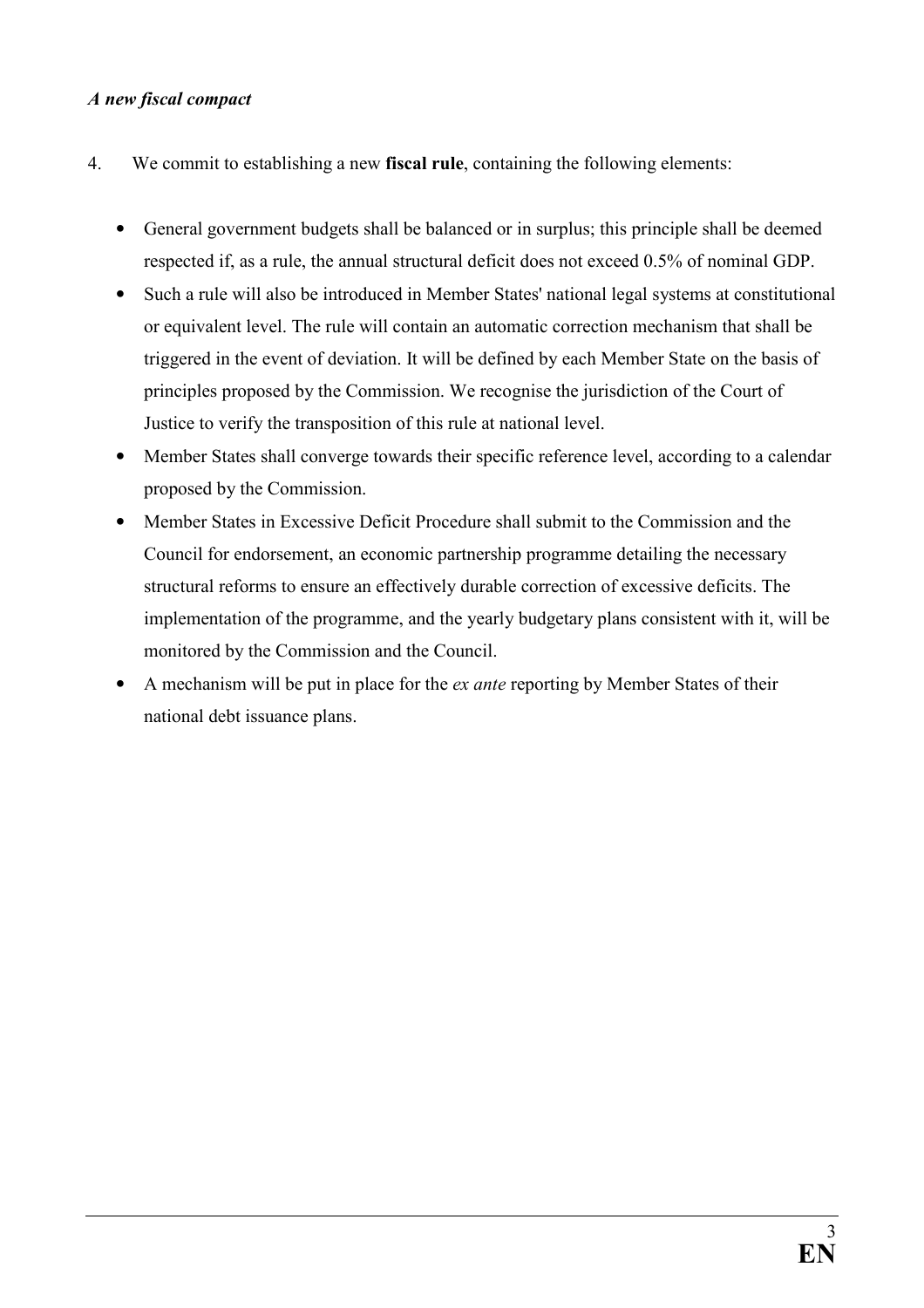- 5. The rules governing the Excessive Deficit Procedure (Article 126 of the TFEU) will be reinforced for euro area Member States. As soon as a Member State is recognised to be in breach of the 3% ceiling by the Commission, there will be automatic consequences unless a qualified majority of euro area Member States is opposed. Steps and sanctions proposed or recommended by the Commission will be adopted unless a qualified majority of the euro area Member States is opposed. The specification of the debt criterion in terms of a numerical benchmark for debt reduction (1/20 rule) for Member States with a government debt in excess of 60% needs to be enshrined in the new provisions.
- 6. We will examine swiftly the new rules proposed by the Commission on 23 November 2011 on (i) the monitoring and assessment of draft budgetary plans and the correction of excessive deficit in euro area Member States and (ii) the strengthening of economic and budgetary surveillance of Member States experiencing or threatened with serious difficulties with respect to their financial stability in the euro area. We call on the Council and the European Parliament to rapidly examine these regulations so that they will be in force for the next budget cycle. Under this new legal framework, the Commission will in particular examine the key parameters of the fiscal stance in the draft budgetary plans and will, if needed, adopt an opinion on these plans. If the Commission identifies particularly serious non-compliance with the Stability and Growth Pact, it will request a revised draft budgetary plan.
- 7. For the longer term, we will continue to work on how to further deepen fiscal integration so as to better reflect our degree of interdependence. These issues will be part of the report of the President of the European Council in cooperation with the President of the Commission and the President of the Eurogroup in March 2012. They will also report on the relations between the EU and the euro area.

### Stronger policy coordination and governance

8. We agree to make more active use of enhanced cooperation on matters which are essential for the smooth functioning of the euro area, without undermining the internal market.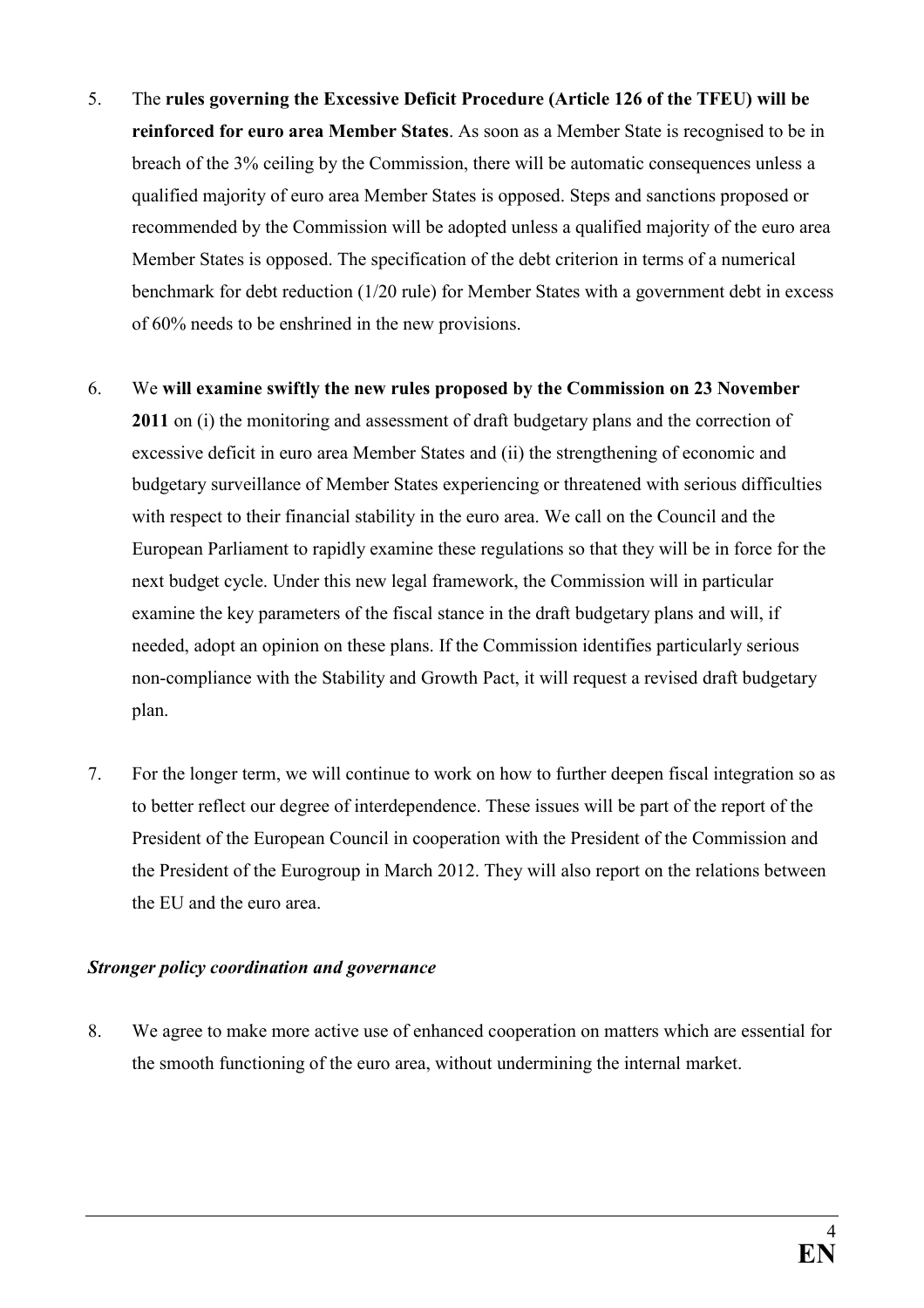- 9. We are committed to working towards a common economic policy. A procedure will be established to ensure that all major economic policy reforms planned by euro area Member States will be discussed and coordinated at the level of the euro area, with a view to benchmarking best practices.
- 10. Euro area governance will be reinforced as agreed at the Euro Summit of 26 October. In particular, regular Euro Summits will be held at least twice a year.

# Strengthening the stabilisation tools

- 11. Longer term reforms such as the ones set out above must be combined with immediate action to forcefully address current market tensions.
- 12. The European Financial Stability Facility (EFSF) leveraging will be rapidly deployed, through the two concrete options agreed upon by the Eurogroup on 29 November. We welcome the readiness of the ECB to act as an agent for the EFSF in its market operations.
- 13. We agree on an acceleration of the entry into force of the European Stability Mechanism (ESM) treaty. The Treaty will enter into force as soon as Member States representing 90 % of the capital commitments have ratified it. Our common objective is for the ESM to enter into force in July 2012.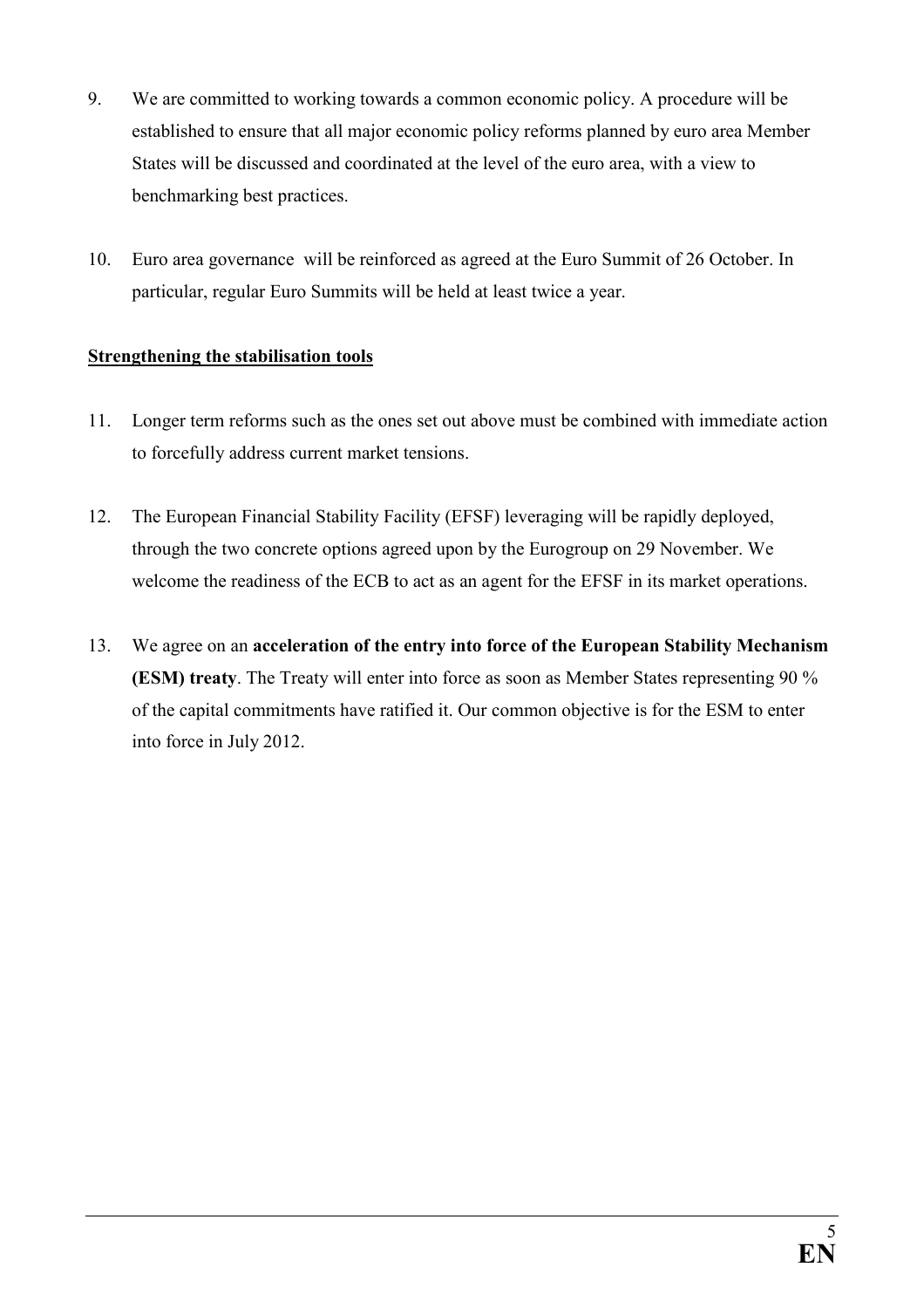# 14. Concerning financial resources, we agree on the following:

- the EFSF will remain active in financing programmes that have started until mid-2013 as provided for in the Framework Agreement; it will continue to ensure the financing of the ongoing programmes as needed;
- we will reassess the adequacy of the overall ceiling of the EFSF/ESM of EUR 500 billion (USD 670 billion) in March 2012;
- during the phasing in of the paid-in capital, we stand ready to accelerate payments of capital in order to maintain a minimum 15% ratio between paid-in capital and the outstanding amount of ESM issuances and to ensure a combined effective lending capacity of EUR 500 billion;
- euro area and other Member States will consider, and confirm within 10 days, the provision of additional resources for the IMF of up to EUR 200 billion (USD 270 billion), in the form of bilateral loans, to ensure that the IMF has adequate resources to deal with the crisis. We are looking forward to parallel contributions from the international community.

# 15. We agree on the following adjustments to the ESM Treaty to make it more effective:

- Concerning the involvement of the private sector, we will strictly adhere to the well established IMF principles and practices. This will be unambiguously reflected in the preamble of the treaty. We clearly reaffirm that the decisions taken on 21 July and 26/27 October concerning Greek debt are unique and exceptional; standardised and identical Collective Action Clauses will be included, in such a way as to preserve market liquidity, in the terms and conditions of all new euro government bonds.
- In order to ensure that the ESM is in a position to take the necessary decisions in all circumstances, voting rules in the ESM will be changed to include an emergency procedure. The mutual agreement rule will be replaced by a qualified majority of 85 % in case the Commission and the ECB conclude that an urgent decision related to financial assistance is needed when the financial and economic sustainability of the euro area is threatened.<sup>1</sup>

 $\frac{1}{1}$ subject to confirmation by Finnish parliament.